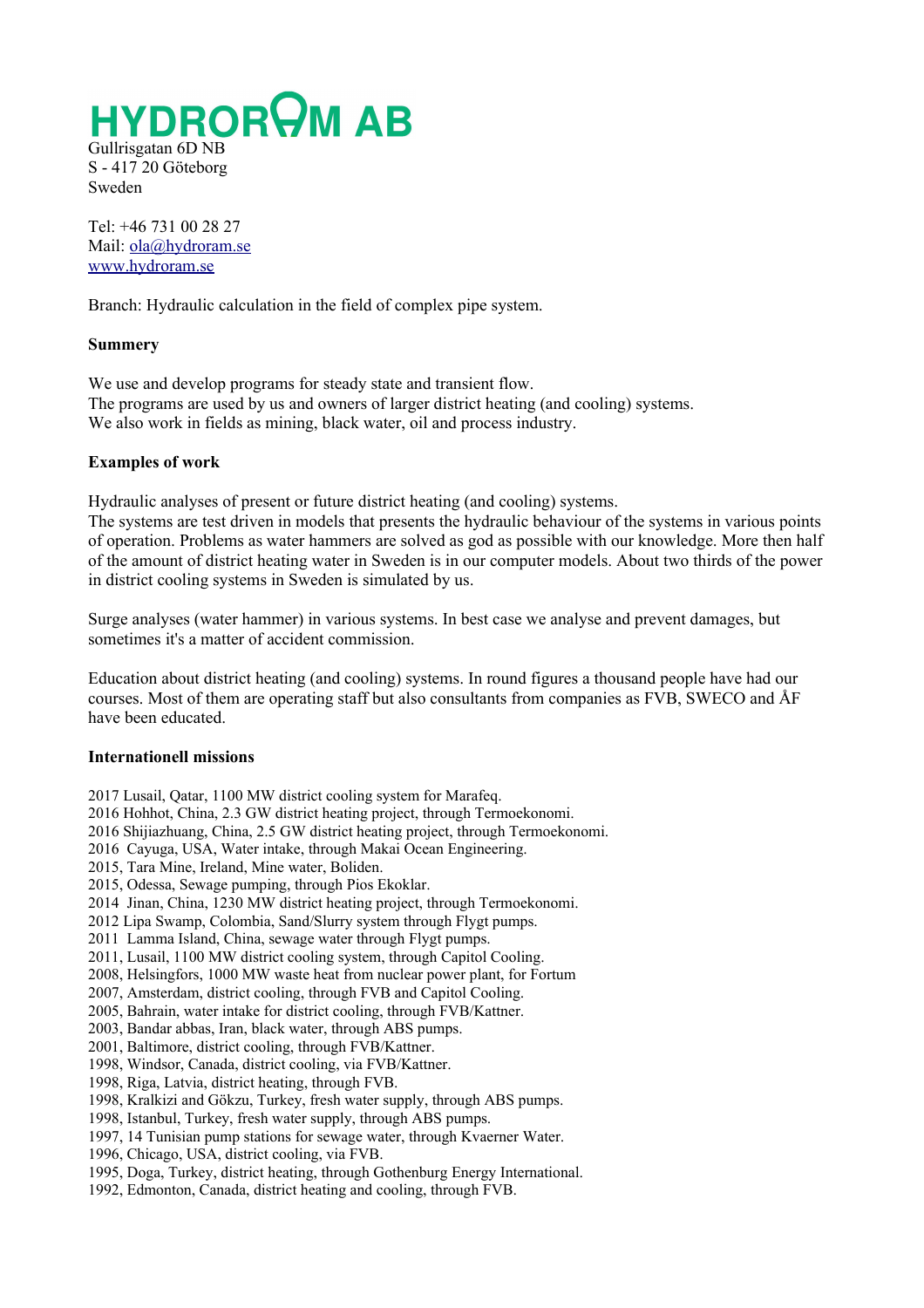# **Staff**

## Ola Rossing

| Education: | Bachelor of Science, Chalmers University of Sweden (CTH). |
|------------|-----------------------------------------------------------|
| 1987-1989  | Science engineer, flow machinery, CTH                     |
| 1990-2003  | Ola Rossing AB                                            |
| $2003 -$   | Hydroram AB                                               |

### Gunnar Larsson

| Education: | Phd on dynamic of district heating systems, CTH.      |
|------------|-------------------------------------------------------|
| 1999-2001  | Halftime as researcher, thermo and flow dynamic, CTH. |
| 1999-2001  | Halftime on Ola Rossing AB                            |
| 2001-2003  | Ola Rossing AB                                        |
| $2003 -$   | Hydroram AB                                           |
|            |                                                       |

# **Customers producing energy :**

Affärsverken i Karlskrona AB Borås Energi AB EON Falu Energi och Vatten AB Fortum Värme samägt med Stockholmsstad AB Graninge Energi AB Göteborg Energi AB Halmstad Energi AB Jämtkraft AB Jönköping Energi AB Kalmar Energi AB Karlshamn Energi AB Karlskoga Energi AB Kungälv Energi AB Landskrona Energi AB Lundsenergikoncernen AB Norrenergi AB Orust Kommun Sigtuna Energi AB Skellefteå kraft AB Söderenergi AB Telge Energinät AB Trollhättan Energi AB Uddevalla Energi AB Umeå Energi AB Varberg Energi AB Vattenfall AB Växjö Energi AB Öresundskraft AB